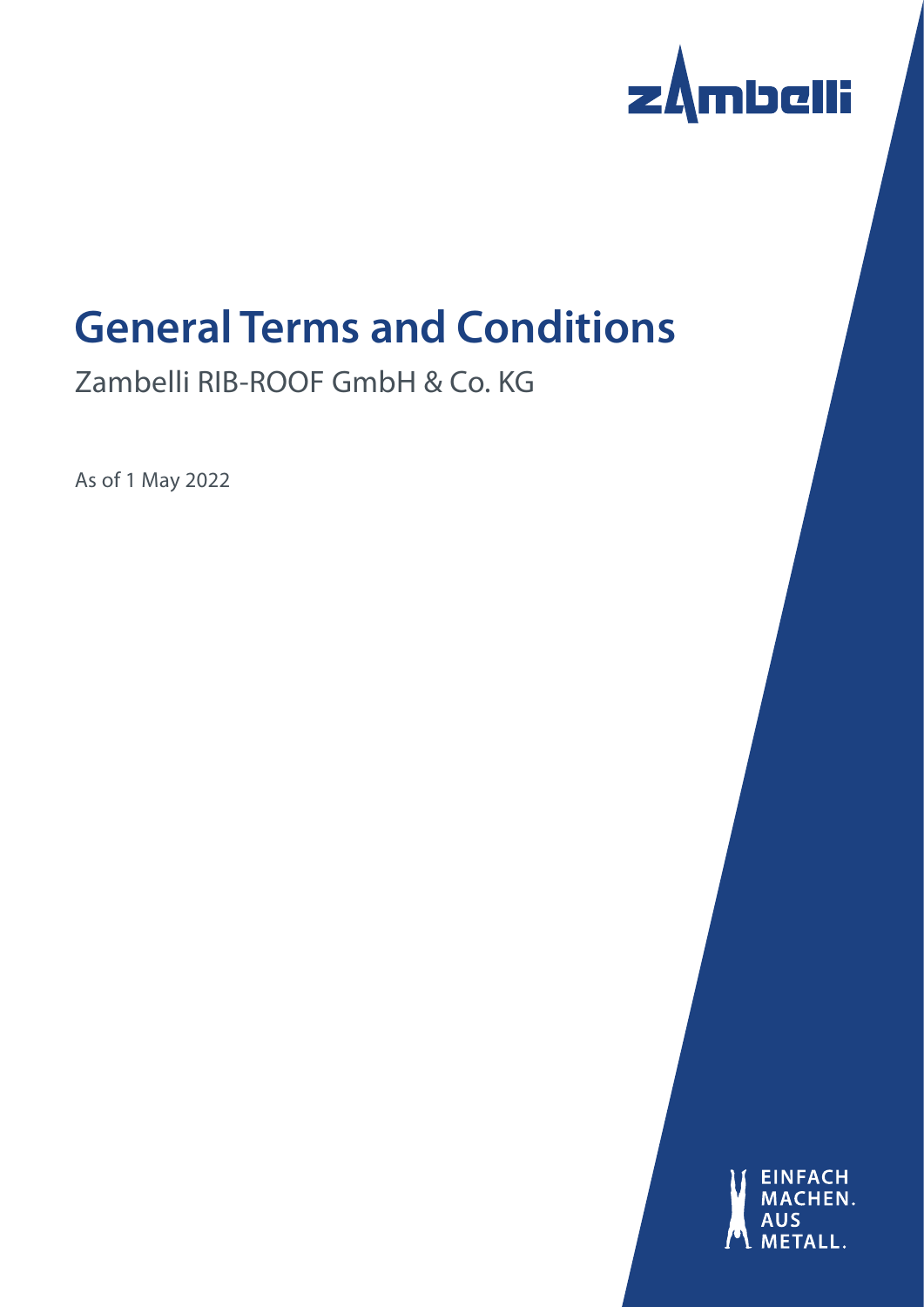

## **1. Incorporation of conditions/Written form**

- 1.1 The terms and conditions hereof are stipulated in advance and shall apply to all business transactions between Zambelli RIB-ROOF GmbH & Co. KG (hereinafter referred to as "Zambelli" or "we" or "us" or "our") and the Customer. The same shall apply to future orders.
- 1.2 Unless otherwise expressly rejected, any terms and conditions deviating from, supplementing or contradicting Zambelli's terms and conditions shall not be recognised by Zambelli. This shall particularly apply when Zambelli renders services without reservation despite conflicting conditions.
- 1.3 Deviating agreements as per clause 1.2 shall only be binding in individual cases if they are expressly confirmed in writing by Zambelli. The validity of the remaining terms and conditions shall remain unaffected.
- 1.4 Individual agreements made with the Customer in individual cases (including subsidiary agreements, reservations, amendments and supplements) shall supersede and prevail over these terms and conditions in any case. Such agreements shall be agreed and specified in writing or confirmed in the written form by Zambelli. This shall also apply to any changes to this written form requirement.

#### **2. Prices and conditions**

- 2.1 The prices as per Zambelli's price list current at the date of conclusion of the contract or the valid quoted price shall apply. The previous price lists lose their validity upon publication of a new price list.
- 2.2 Unless otherwise stipulated, all prices are to be understood ex works and are exclusive of Value Added Tax. Up to the free freight limit amounting to  $\epsilon$  5,000 freight charges shall be calculated proportionally, separately stated and invoiced. Delivery of the goods in Germany and Austria is made on a "free construction site" basis without unloading. Special and overlength shipments shall be calculated in consideration of proportionally calculated freicht charges, separately quoted and invoiced.
- 2.3 Unless otherwise stipulated, the prices are based on raw material prices and quantities current at the date of conclusion of the contract. If the information required for placing an order for necessary materials with Zambelli's subsuppliers (e.g. measurements, colour etc.) is not complete or is not completely available at the date of conclusion of the contract, the Customer shall submit this as soon as possible.
- 2.4 For small order quantities, i.e. quantities below the minimum order quantity, a surcharge in the amount of  $\epsilon$  1.50 is charged per item.
- 2.5 For small orders under  $\epsilon$  250, a handling fee is charged.
- 2.6 Following surchages may apply: € 150 for low quantity orders ( under 100 square meters); € 5 per profiled sheet in case of curved sheets with radius of up to 10 m;  $\in$  3 per profiled sheet in case of short RIB-ROOF Speed 500 profiled sheets (under 2 m);  $\in$  40 for orders with 5 to 9 different

sheet lengths; € 75 for orders with 10 to 19 different sheet lengths; surcharge for orders with more than 20 diffrent sheets lengths is quoted upon request.

- 2.7 In the event of failure for any reason to comply with the agreed appointment to use Zambelli's out-of-office services or consultancy services, € 500/day per employee plus the incurred travel expenses are charged.
- 2.8 Holding bracket distances: a fixed rate in the amount of € 100 is charged in case of subsequent corrections of the verifiable documentation of the RIB-ROOF roof covering regarding wind loads. A fixed rate in the amount of  $\epsilon$  50 plus € 45/CAD-working hour is charged for subsequent corrections of technical layout drawings.
- 2.9 Prices are provided according to the London Metal Exchange on the day of making the offer, subject to current price development.

#### **3. Delivery/Default in delivery/Security**

- 3.1 Unless otherwise stipulated, deliveries are made on the most favourable freight route. Express deliveries are only made if this has been expressly requested by the Customer. This shall also apply to other shipping modes expressly requested by the Customer.
- 3.2 Unless otherwise stipulated, delivery of the goods shall be made by Zambelli consigning the goods to the confirmed place of delivery without unloading.
- 3.3 Partial deliveries shall be admissible.
- 3.4 Delivery time shall commence when the Customer has performed his duties of cooperation according to clause 2.3. A date of delivery determined on a calender basis shall be postponed by the same period of time as the period of delay of the performance of the Customer's duties of cooperation.
- 3.5 For reservation of the delivery date, it shall suffice if the goods have left Zambelli`s premises before expiry of the delivery date or Zambelli has placed the goods at the disposal and informed the Customer about the date when the goods are ready for the shipment.
- 3.6 Zambelli reserves the right to suspend the order processing subject to the down payment to be made or outstanding invoices to be settled by the Customer. Before the delivery of the goods and/or installation, the Customer shall be obliged to submit a performance bond, amounting to the sum of the outstanding payment, or similar security issued by one of the major banks licensed for business operations in the European Union, according to the § 232 subsection 1 BGB (German Civil Code). Pending provision of this guarantee, Zambelli reserves the right to refuse performance.
- 3.7 Should any unforseen circumstances arise after the conclusion of the contract, e.g. shortage of raw materials, energie deficiency or defect in the machines required for the production, job actions, force majeure, acts of God or any other similar events that are beyond our or our suppliers' control and hence hinder the delivery, we shall promtly notify the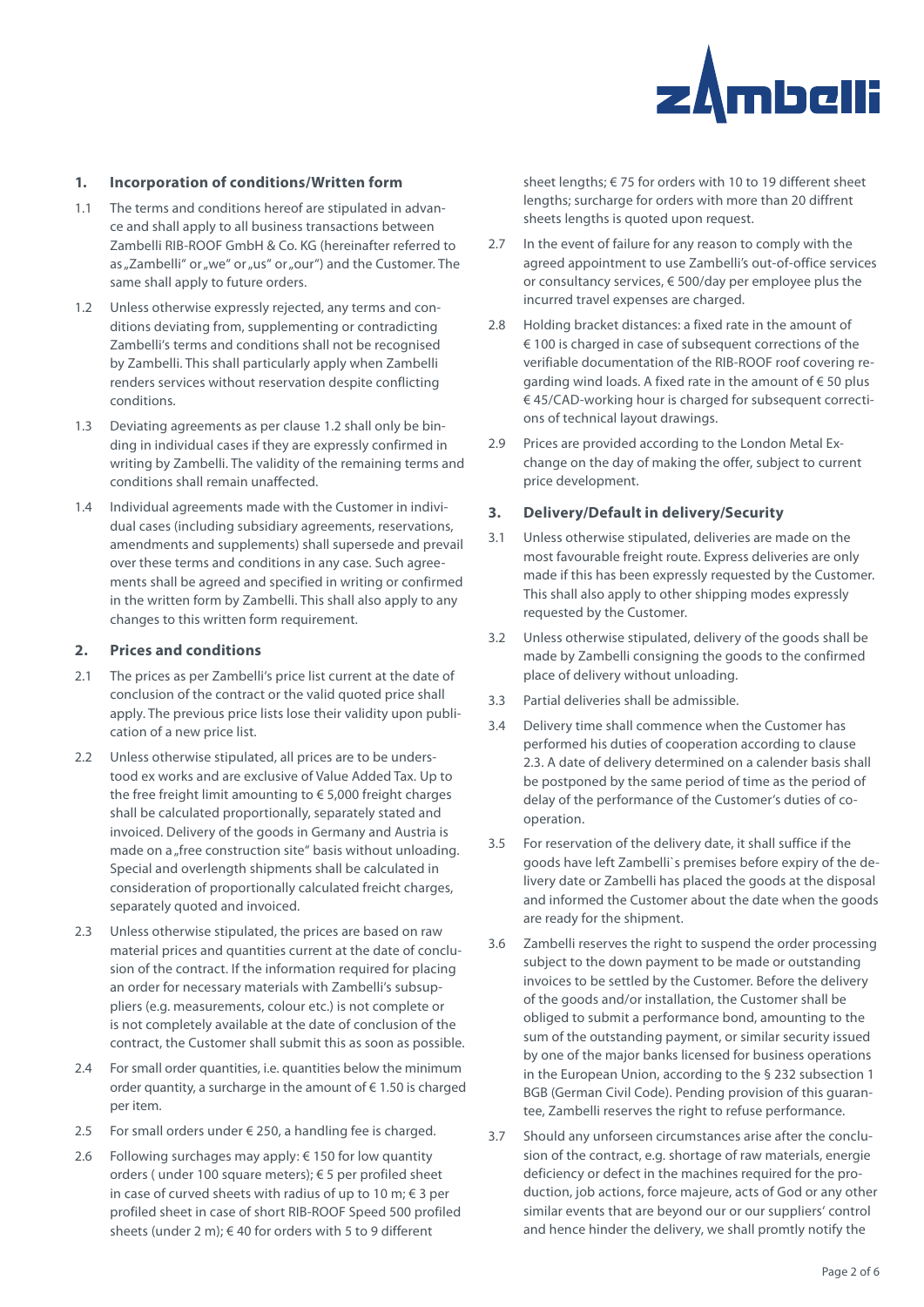

Customer of the occurence of such events and suggest a new estimated date of delivery. Should it be not possible to perform the services within the new delivery lead time, Zambelli shall reserve the right to withdraw from the contract in whole or in part. Any payments already made by the Customer shall be reimbursed by Zambelli. Zambelli's statutory rights of withdrawal and termination as well as the legal regulations regarding the contract performance in case of exclusion of the obligation to provide services (e.g. when provision of services and/or supplementary performance become impossible or unreasonable) shall remain unaffected. The Customer's rights of withdrawal and termination shall also remain unaffected.

- 3.8 Installation plans and cutting lists are made on the basis of the documentation provided by the Customer. Unless amendment requests are made by the Customer within 24 hours, Zambelli shall deem this as the Customer's consent.
- 3.9 Zambelli's instructions for site services (rollforming/curving) are available at https://www.zambelli.com/en/gtc.html.
- 3.10 Zambelli RIB-ROOF GmbH & Co. KG shall be responsible for choosing appropriate packaging material. Zambelli's standard packaging for profiled sheets is bundles lashed with polystyrene; accessories are normally packed on pallets. The Customer bears all costs for special packaging, boxes and special crates. Zambelli recommends the use of special packaging in case of export shipments by road, sea or air freight in order to avoid damage in transit.

## **4. Default of acceptance**

- 4.1 The Customer is in default of acceptance in case of refusal to accept the goods free from defect upon their delivery. Should the Customer expressly refuse the acceptance of ordered goods and services before their delivery, the delivery shall be deemed to be dispensable and therefore the Customer defaults on acceptance upon our verbatim offer. In case of default of acceptance, the Customer shall be obliged to reimburse all storage costs. Storage costs shall account for at least 0.5% of the net order value for every commenced month, but no more than 5% of the net order value. The Customer shall be entitled to receive evidence that Zambelli incurred no damage or impairment due to the default of acceptance or the amount is considerably below the lump sum.
- 4.2 If the Customer is in default of acceptance, Zambelli reserves the right to revoke the contract, if the requirements of § 323 BGB (German Civil Code) are satisfied, or to demand damages for nonperformance, if the requirements of § 280 (subsections 1, 3), § 281 BGB (German Civil Code) are satisfied. Damages in case of nonperfromance may account for 20% of order price including VAT if the Customer does not prove that no damage or minor damage was incurred. Particularly in case of custom-made products, Zambelli expressively reserves the right to assert prooved huge damage.

#### **5. Shipment, transfer of risks**

- 5.1 Zambelli's production plant shall be deemed to be the place of performance for payment and delivery.
- 5.2 Should the Customer request shipment of the ordered goods to a place other than Zambelli's production plant, the risk of accidental loss or deterioration of the goods shall pass to the Customer when Zambelli hands the goods over to the forwarding agent, carrier or any other persons or establishments appointed to perform delivery. The provisions of § 447 BGB (German Civil Code) shall also apply if the shipment is carried out with Zambelli's own means of transport or Zambelli's employees and regardless of the fact who bears the freight costs. In this case, § 278 BGB (German Civil Code) shall apply with regard to Zambelli's empoyees.
- 5.3 Transport insurance shall only be obtained upon a special agreement and at the Customer's expense.
- 5.4 Without prejudice to the provisions of 5.2, the risk shall pass to the Customer when Zambelli hands the goods over to the Customer or when the Customer is in default of acceptance, according to the provisions of 4.1.

#### **6. Proof of delivery for intra-community deliveries on the part of the Customer**

- 6.1 According to §§ 17a-17c UstDV (Value Added Tax Implementing Regulations), in case of every tax-free intra-community delivery, the Supplier shall be obliged to request from the Customer a confirmation in the form of a Certificate of Entry or an alternative document confirming receipt of the goods.
- 6.2 If the Supplier or the Customer commissions an external carrier, a CMR shall be accepted as an alternative confirmation document which may replace the Ceritificate of Entry provided that field 24 is correctly and completely filled out.
- 6.3 If the Customer uses their own vehicle to transport the ordered goods, the Certificate of Entry is deemed to be the only document, which shall be accepted as proof of delivery.
- 6.4 In case of parcel or general cargo consigments, the Supplier shall retrieve a proof of delivery from the respective service provider.
- 6.5 According to 6.2 and 6.3, the Customer shall be obliged to confirm the goods acceptance regarding all deliveries by promt submission of a corresponding proof of delivery to ZRR-Confirmation@zambelli.com.
- 6.6 Should the Customer fail to fulfil their obligation to provide a proof of delivery, the Customer will be subsequently charged with the German VAT, as the conditions for the tax exemption for intra-community deliveries according to § 6a section 1 and 3 UstG (Value Added Tax Act) are not satisfied in this case.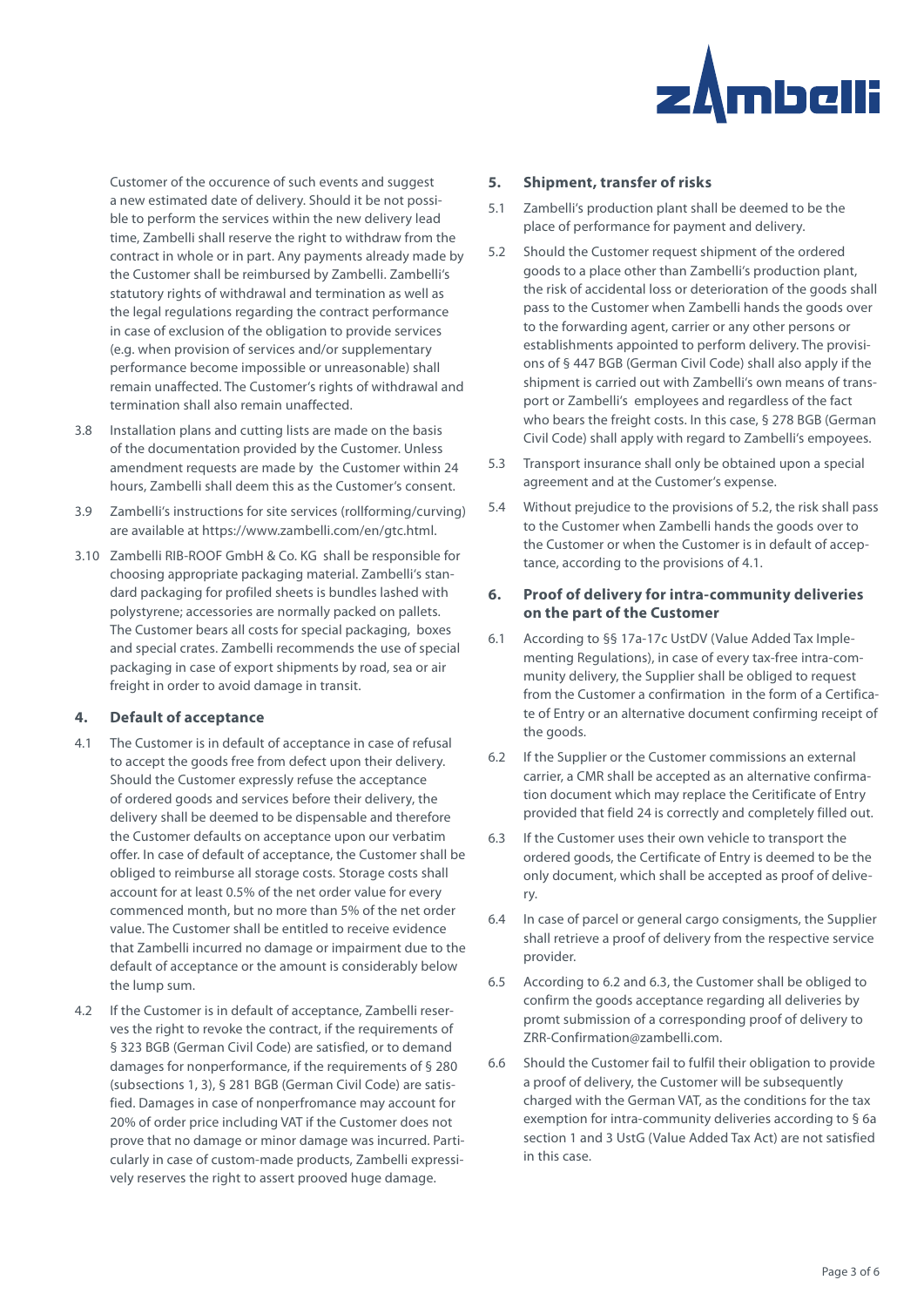

## **7. Warranty**

- 7.1 Agreements regarding quality shall only be binding provided that they are expressly made with the Customer in writing. In particular, all characteristics and information indicated in lists and quotations regarding measurements, weights and illustrations are only roughly determined and calculated, hence not binding.
- 7.2 The goods delivered may differ from the provided samples within customary tolerance values. Such deviations do not constitute any defect. Point 1.4 shall remain unaffected. Minor chromatic aberrations and natural surface deviations can arise when using different batches. However, they do not represent any defects.
- 7.3 Customary length tolerance according to 7.2 amount to +⁄- 3,0 ‰ of the theoretical length of profiled sheets, no more than 20mm analogous to RAL RG 617, straightness tolerances analogous to EN 485-4 , edge tolerances according to DIN 6930/6935 (German Industrial Standard) and permissible measurements and form deviations according to DIN 59232 (German Industrial Standard). Various deviations in construction widths can occur in case of curving of profiled sheets with machines (smooth curving) due to material and manufacturing conditions which can cause optical impairments caused by material warping. Such measurements and shape do not present a manufacturing defect.
- 7.4 The Customer shall inspect the goods immediately. If the Customer observes or otherwise becomes aware of any patent fault or defect, and/or delivery of a type or quantity of goods other than ordered, the Customer shall immediately notify Zambelli upon acceptance of the delivery by giving a prompt written notice in a form of a delivery record. If the Customer observes or becomes aware of any other fault or defect in terms of a proper inspection of any type, without delivery of a non-patent type or quantity of goods other than ordered, a written notice thereof shall be given immediately, however, not later than 7 days from the date of delivery. Delivery shall be considered accepted if the notice of defect has not been submitted in due form and time. If the Customer becomes aware of a latent defect, which could not have been discovered within a proper inspection, the Customer shall give a promt written notice thereof within one year from the date of delivery.
- 7.5 Until the complaint has been investigated, the goods with the defect announced shall not be further processed. Zambelli shall be given the opportunity to inspect the announced defect on-site.
- 7.6 If the complaint is justified, Zambelli will, at its discretion, either remedy the defect or offer the Customer a replacement delivery. If the subsequent performance fails within a reasonable period of time, the Customer shall have the right either to demand a price reduction , withdraw from the contract or, in case of fault, demand indemnity. Should the Customer withdraw from the contract, the Customer shall

not be entitled to bring any damages claim instead of the performance. The Customer may not claim damages other then in point 9 stated case.

- 7.7 Zambelli shall be entitled to render the subsequent performance only if the Customer has made the due payment. Nevertheless, the Customer has the right to retain a partial amount of the purchase price calculated in an adequate proportion to the defect.
- 7.8 The warranty period is 12 months from the date of delivery. If the goods are in form of a construction or another product, which has been used for the construction according to its usual type of use, and caused the defectiveness (building material), the statute of limitation is five years from the date of delivery according to the statutory regulation § 438 subsection 1 Number 2 BGB (German Civil Code). This shall not affect statutory special regulations in case of Claim and Delivery (Replevin) of the third party (§ 438 subsection 3 BGB - German Civil Code), fraudulent intent (§ 438 subsection 3 BGB - German Civil Code) and claims in recourse to the Supplier in terms of the final delivery to a consumer (§ 479 subsection 1 BGB - German Civil Code).
- 7.9 The preceding legths of time under the statute of limitations of the Sales Law shall also apply to Customer's contractual and noncontractual claims for damages based on the defect of the goods, unless application of the statutory prescriptive period (§§ 195, 199 BGB -German Civil Code) results in a shorter prescriptive period in an individual case. The statute of limitations of the Product Liability Act shall remain unaffected in any event. In case of other claims for damages made by the Customer, statutory prescriptive period shall apply.
- 7.10 If the Customer does not use our system components, the warranty cannot be applied. Replicas of our system components are only permitted with our consent.

## **8. Terms of payment/Delay in payment**

- 8.1 Unless otherwise agreed, our invoices are payable without deduction after receipt immediately.
- 8.2 Counterclaims including the Customer's warranty claims do not entitle to a set-off or retention, unless an undisputed and legally binding counterclaim exists.
- 8.3 The Customer is in default if he does not make payments due within 30 days after receipt of the invoice or similar payment schedules. The Customer shall also be deemed to be in default even without a reminder if it has been agreed that the purchase price shall be paid on a date determined calendar-based, and the Customer does not make a payment by the stipulated deadline. Notwithstanding the above, it shall be left to our discretion to remind the Customer when our purchase price claim is due. In this event, the Customer is in default with the reminder, unless the payment is not made due to circumstances beyond the Customer's control.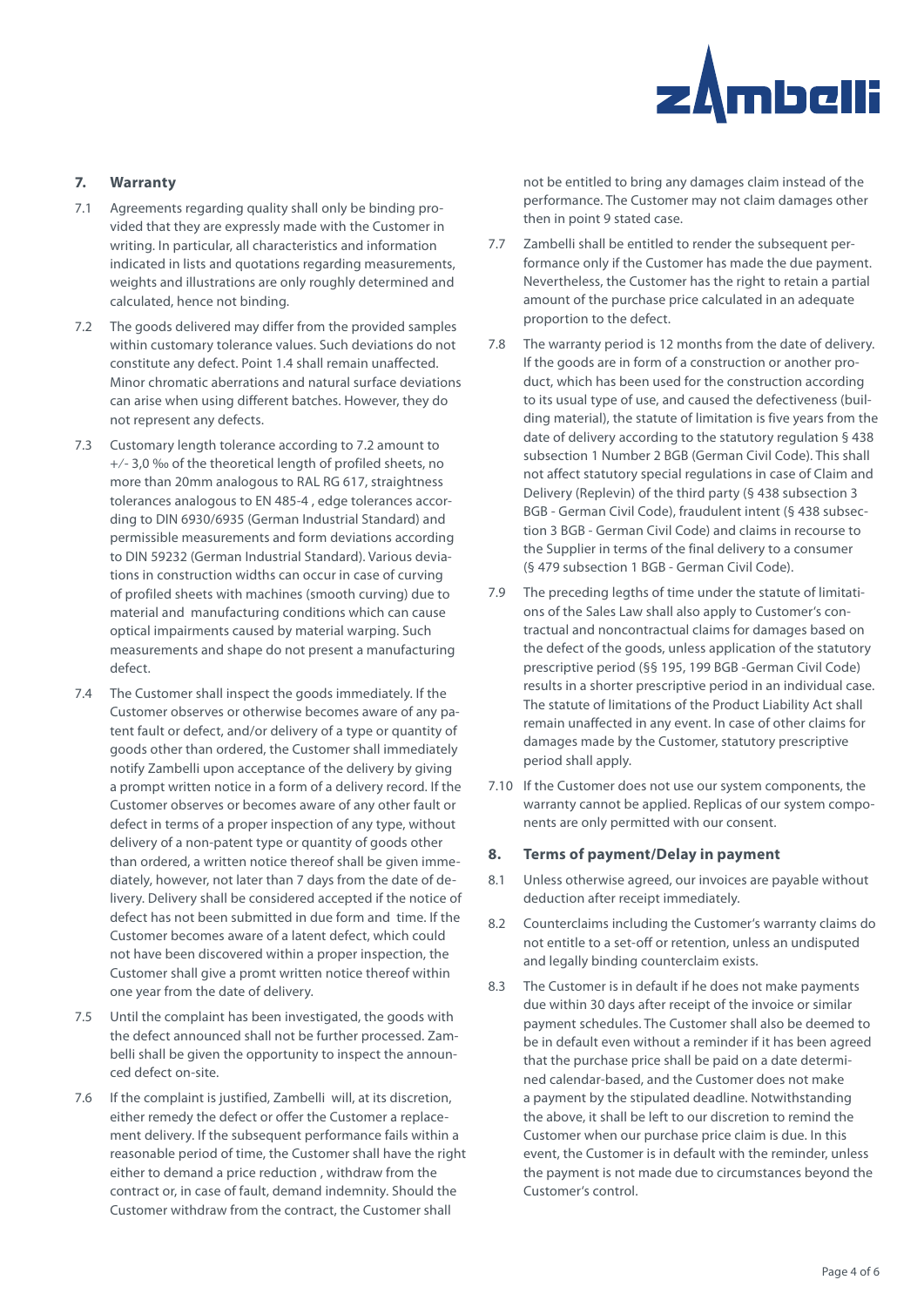

- 8.4 Should the Customer fail to pay when due, we shall be entitled to demand interest in the amount of 8 percent above the base rate as flat-rate damages from the time when default commences. Damages shall be assessed at a lower value if the Customer proves a lower damage. The proof of a higher damage by Zambelli shall be admissible.
- 8.5 If the Customer does not pay the stipulated price on the due date, and no delay in payment exists, we shall be entitled to interest on arrears in the amount of 7 percent p.a. (§§ 352, 353 HGB – German Commercial Code).
- 8.6 Zambelli reserves the right to claim further or higher damage. Should the Customer not make payments due, we shall be entitled to withdraw , in accordance with section 323 subsection 1 BGB (Civil Code). We shall be entitled to withdraw immediately, should the Customer suspend payments, initiate insolvency proceedings or such proceedings are initiated with respect to the assets of the Customer.
- 8.7 Payments by bill or cheque are accepted on account of performance subject to payment. Acceptance of bills is only made after a corresponding agreement when the correponding costs for negotiating bills are fully paid in cash and this concerns rediscountable bills.

## **9. Retention of title**

- 9.1 Goods delivered shall remain our property until performance of all current and future claims from business relations with the Customer (reserved goods).
- 9.2 The Customer shall be obliged to separately store and label reserved goods.
- 9.3 Processing or transformation of reserved goods shall be performed by the Customer on our behalf without any obligations arising for us. Should the Customer combine, mix or process our reserved goods with other goods, Zambelli shall be entitled to co-ownership on a pro rata basis of the goods created. Value of our co-ownership depends on the proportion of the invoice value of our reserved goods to the market value of the goods created by combining, mixing or processing. These goods shall be considered in this extent as reserved goods within the meaning of these conditions.
- 9.4 Sale of reserved goods shall be admissible in the ordinary course of business if the Customer guarantees our extended reservation of title (assignment of accounts receivable in accordance with 8.5). Other disposals and pledging and transfer by way of security, in particular, shall not be admissible.
- 9.5 Hereby, the Customer shall assign to Zambelli in advance any accounts receivable (hereinafter referred to as "AR") with regard to reserved goods due from resale or any other legal ground in the amount of AR to be secured. We hereby accept the assignment. Should the Customer bring the above-named AR into current account agreement, the current AR shall be assigned to us in full. After balancing, the balance takes its place, which is considered assigned up to the amount of the original current AR. This shall apply corre-

spondingly for the final balance in the event of termination of the current account relations.

- 9.6 The Customer shall be entitled to collection of assigned accounts receivable only in the ordinary course of business and revocably. Upon our request, the Customer shall notify the debtor of the assignment, whereas we ourselves shall also have the right of notification, when the Customer fails to pay secured receivables and the disclosure was previously announced to the Customer.
- 9.7 The authorization of the Customer regarding disposition of reserved goods as well as processing, combining and mixing as well as collection of assigned accounts receivable extincts in case of non-compliance with terms of payment, unauthorized disposal, significant deterioration of the financial position of the Customer, bill or cheque protest and insolvency proceedings filed against the Customer. We shall be entitled in these events to take possession of reserved goods after a statement of withdrawal, enter the Customer's business premises for the above-mentioned purpose, obtain useful information as well as inspect his bookkeeping documentation.
- 9.8 We shall undertake to release securities, to which we are entitled, in accordance with the foregoing provisions at our discretion and upon Customer's request to the extent that its value exceeds the accounts receivable to be secured by more than 10 percent.
- 9.9 The Customer shall notify us immediately about impending or executed access to reserved goods or assigned raccounts receivable performed by third parties.
- 9.10 Unless registration and/or fulfilment of other requirements is a precondition for the validity of the retention of title, the Customer shall inform us about this and, at his expense, take any actions required for this immediately and give all required notifications. Should the authoritative legal system not permit the agreement on the retention of title, the Customer shall provide alternative appropriate securities in case of credit on goods.

## **10. General limitations on liability**

- 10.1 Zambelli shall be liable in accordance with statutory provisions if the Customer asserts claims for damages based on intent, gross negligence including intent or gross negligence of our representatives or vicarious agents. Should we not be accused of intentional contract violation, liability for damages shall be limited to the foreseeable and typically occurring damage.
- 10.2 We shall be liable in accordance with statutory provisions, should we commit an essential breach of contract intentionally. Liability for damages in this event shall also be limited to the foreseeable and typically occurring damage.
- 10.3 Liability for intentional injury to life, body or health shall remain unaffected at any time. This shall also apply to the obligatory liability according to the Product Liability Act.